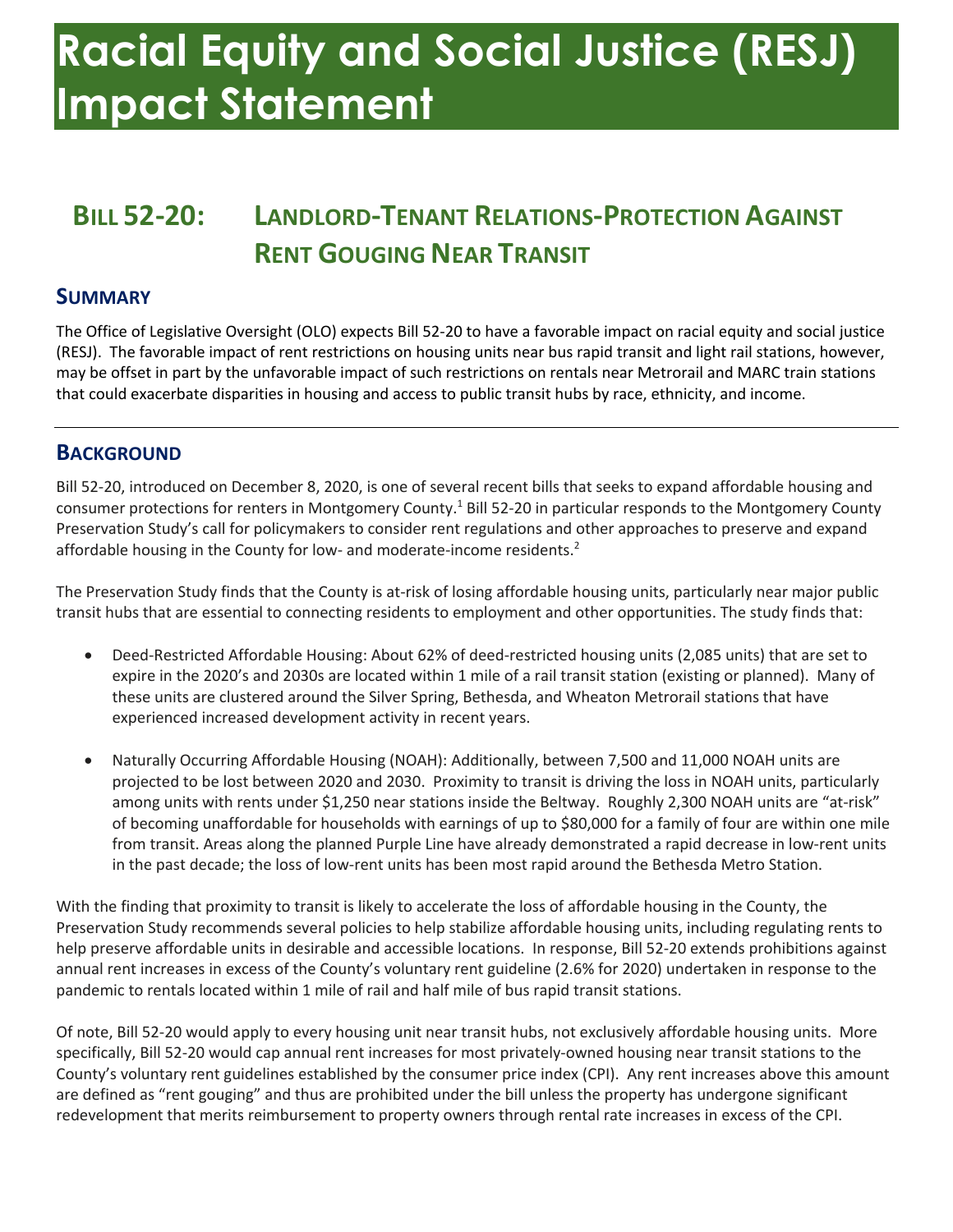Towards these ends, Bill 52-20 seeks to:

- Establish protections against annual rent increases above the County's current voluntary guidelines;
- Set the based rental amount for certain rental units;
- Provide for exemptions for certain rent protection requirements;
- Require each landlord to submit annual report regarding rents; and
- Generally amend County law concerning rents and landlord-tenant relations.

#### **IMPACT OF RENT REGULATIONS ON SOCIETY<sup>3</sup>**

 Research on the economic impact of rent regulation generally finds that the cost of rent regulations to property owners in diminished rents and to future renters in higher rents, generally exceed the benefits of reduced housing costs to renters who secure rent stabilized housing.<sup>4</sup> As such, economists generally agree that rent regulations generate a the potential impact of housing on society because not all societal impacts can be captured by market analyses.<sup>5</sup> negative net impact on society. It is important to consider research from other discipline, however, to fully understand

 Research drawn from other disciplines (e.g. public health, education, urban planning and sociology) shows that housing regulations decrease tenant mobility and increase housing stability for rent-stabilized residents. Rent regulations also out. fulfills important societal goals as it provides safety and security to individuals and families. Housing stability, in particular, is recognized as one of the most significant benefits of rent regulations. Nearly every research study finds that tenants in rent-regulated apartments stay in their apartments longer and benefit from rent discounts. Rent provide protections against de facto evictions as landlords cannot raise rents beyond regulated rates to force tenants

out.<br>Of note, U.S. policies generally prioritize housing stability as a policy goal. These policies, however, generally prioritize housing stability for those with more wealth (homeowners rather than renters). Public policies that have made housing more stable for those with the most wealth include tax deductions for home mortgages, retirement accounts, and children's savings funds as well as the securitization of home loans. Those with less wealth that are unable to access

policies that support housing and economic stability miss out on these benefits and often struggle with forced mobility.<br>Researchers have found that housing stability promotes physical, social and psychological wellness wh Researchers have found that housing stability promotes physical, social and psychological wellness while housing instability leads to stress and diminished health outcomes. This is especially the case for those who move due to stability promotes education attainment as frequent moving can disrupt children's learning and social support systems financial reasons, and occurs more often for women than men, and among Black women in particular. Further, housing that can lead to and/or exacerbate learning and behavioral problems.

 Research shows that renters and jurisdictions with rent regulations tend to be older, lower-income, and headed by more single-mothers and people of color. But as lower-income tenants benefit from rent regulations, so do middle- and higher-income tenants. Moreover, while people of color and low-income residents may be over-represented in rent- regulated units, they may not benefit proportionately from price reductions in rent. For example, one study found that rent savings from rent regulations relative to income were higher for White families than for Black or Latinx families.<sup>6</sup>

 The consensus among many is that rent regulations are not efficient at targeting those most in need. Because rent narrowed with rent regulation policies. More efficient approaches to making affordable housing available to those most that make market rate units affordable for low-income residents. The public's willingness to support such measures at regulations benefit both low-income and high-income renters, disparities in housing by income are not necessarily in need include directly subsidizing renters with housing vouchers, government subsidies, and/or tax credits for renters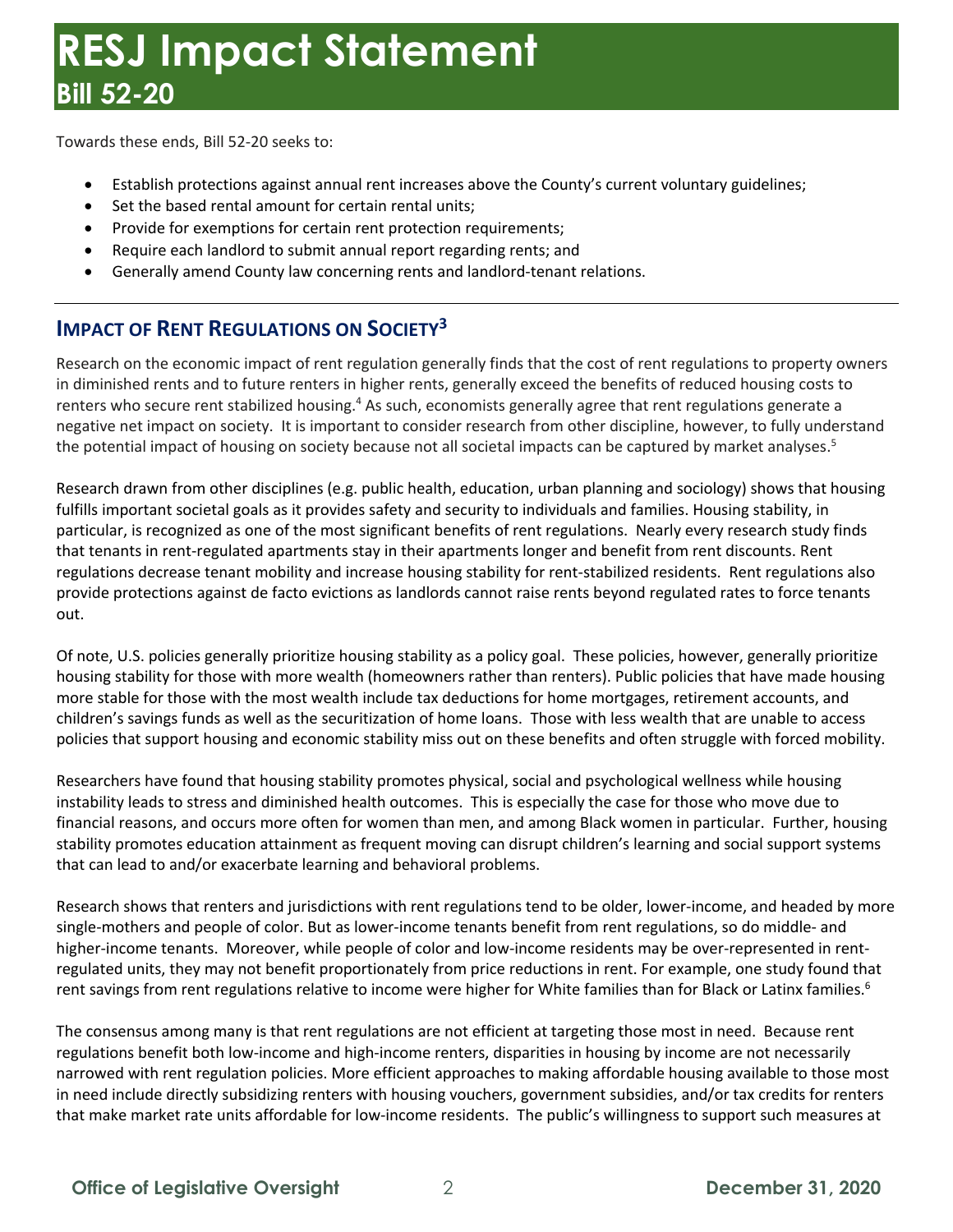the scale required to meet the demand, however, may be limited. As such, rent regulations may represent a second-best, but politically feasible solution to addressing housing instability among low- to moderate-income residents.

#### **DEMOGRAPHIC DATA**

 Higher rates of renting among Black and Latinx residents in Montgomery County suggest that Bill 52-20 could help narrow disparities in housing affordability by race and ethnicity. A review of available data shows that:

- • 50% of Latinx households and 58% of Black households resided in renter-occupied housing compared to 25% of White and Asian households;<sup>7</sup> and
- • 55% of Black households and 62% of Latinx households were rent burdened, spending more than 30 percent of household income on rent and utilities, compared to 43-44% of Asian and White households.<sup>8</sup>

 Yet, understanding the potential impact of Bill 52-20 on RESJ requires more than understanding renting and housing affordability patterns by race and ethnicity across the County. It requires understanding the demographics of renters who would be most impacted by the bill, namely those residing within one mile of existing and planned rail stations and within a half mile of bus rapid transit (BRT) stations. The table below based on five-year 2015-2019 estimates from the American Community Survey describes demographic data compiled and analyzed by the Montgomery County Planning staff on renters near transit hubs. 9

|              | <b>All Occupied Housing</b><br><b>Units</b> |     | <b>All Occupied Rental</b><br><b>Housing Units</b> |     | <b>Occupied Rentals in</b><br><b>Metro/MARC Buffer*</b> |     | <b>Occupied Rentals in</b><br><b>BRT/Purple Line Buffer**</b> |     |
|--------------|---------------------------------------------|-----|----------------------------------------------------|-----|---------------------------------------------------------|-----|---------------------------------------------------------------|-----|
| All          | 370,950                                     |     | 128,318                                            |     | 63,935                                                  |     | 37,153                                                        |     |
| White        | 193,556                                     | 52% | 47,211                                             | 37% | 25,396                                                  | 40% | 8,375                                                         | 23% |
| <b>Black</b> | 66,036                                      | 18% | 38,604                                             | 30% | 13,990                                                  | 22% | 13,071                                                        | 35% |
| Asian        | 52,315                                      | 14% | 13,824                                             | 11% | 7,351                                                   | 11% | 2,727                                                         | 7%  |
| Latinx       | 49,945                                      | 13% | 24,728                                             | 19% | 9,761                                                   | 15% | 6,974                                                         | 19% |
| Other***     | 33,814                                      | 9%  | 18,229                                             | 14% | 7.437                                                   | 12% | 6,006                                                         | 16% |

\* includes Metro Rail and MARC stations, including those with BRT and Light Rail stations

\*\* includes only BRT Stations, Light Rail Stations or combined BRT/Light Rail Stations

\*\*\*includes Native American, Pacific Islanders, Two or More Races, and any Other race

A review of the data shows that:

- • White households are concentrated among renters in close proximity to Metro and MARC rail stations, accounting for a 40% of renter households near existing train stations. This compares to accounting for less than 23% of renter households near BRT and Purple Line stations, and 37% of renting households across the County overall, but 52% of all households in the County.
- • Black households are concentrated among renters near BRT and Purple Line stations, accounting for 35% of the renters near these new and planned transit stations. This compares to accounting for 22% of renters near Metro/MARC and 30% of all renting households across the County, but 18% of all households in the County.
- • Other race households are also concentrated among renters near BRT and Purple Line stations, accounting for 16% of renting households there compared to 12% of renting households near Metro/MARC stations, 14% of renter households across the County, and 9% of all households in the County.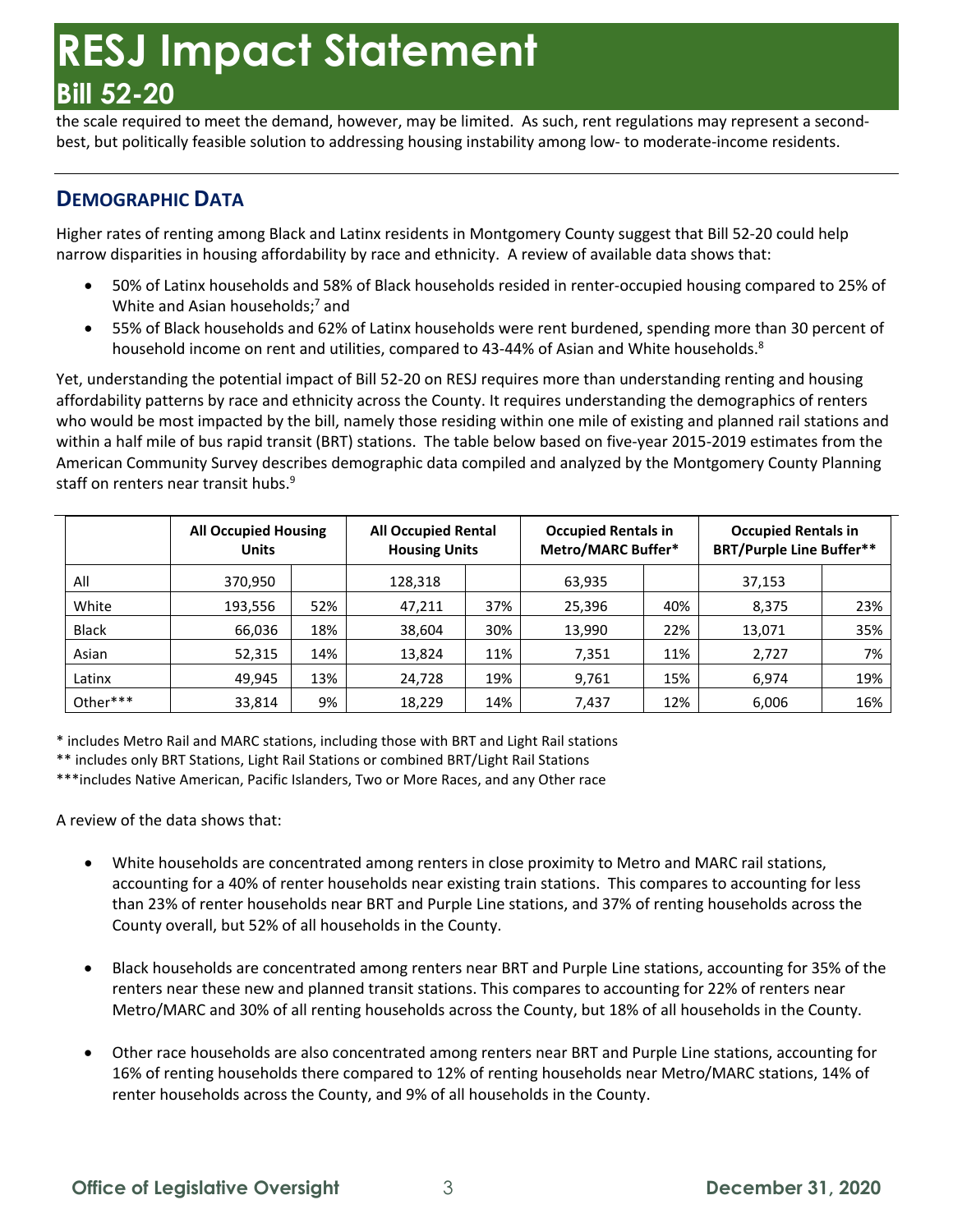- accounting for 19% of renting households near new and planning transit stations and 19% of renters across the County. However, they are underrepresented among renting households near Metro/MARC stations, accounting for 15% of renting households. This compares to accounting for 13% of all households in the County. • Latinx households are proportionately concentrated among renters near BRT and Purple Line stations,
- • Asian households, conversely, are proportionately concentrated among renters near Metro/MARC stations, accounting for 11% of renting households near existing rail stations and 11% of renters across the County. However, they are underrepresented among renting households near BRT and Purple Line stations, account for 7% of renting households. This compares to accounting for 14% of all households in the County.

#### **ANTICIPATED RESJ IMPACTS**

 Enacting rent regulations in transit hub communities seems like an effective strategy for reducing disparities in housing affordability and access to public transit by race and ethnicity since a majority of Black and Latinx residents in the County dependent on their wealth rather than their need for affordable housing, as renters near existing rail stations are often more affluent than renters elsewhere in the County. More specifically, the demographics of renters located near existing Metro and MARC rail stations suggest that higher-income and White renters will disproportionately benefit from Bill 52-20 in these communities, and in turn widen some housing disparities by race and ethnicity. are renters. But residents' ability to access the benefits of rent regulations near Metrorail and MARC stations is

 The demographics of renters near BRT and Purple Line stations, however, suggest that lower-income renters will benefit from rent regulations established near new and planned transit stations, and in turn, Black and Latinx residents will benefit disproportionately. Black and Latinx residents likely account for a majority of renters in these areas that live in affordable housing units and need of affordable housing. Rent regulations applied to communities that serve large preserving affordable housing units and preventing the displacement of low-income residents in response to increased percentages of low- and moderate-income residents and that include many affordable housing units can be effective at development associated with public transit investments.

 Overall, OLO anticipates that benefits of rent regulations for low- and moderate-income households near BRT and Purple Line stations will equal or exceed the benefits of rent regulations for moderate- and high-income households in housing units near existing rail stations. Moreover, given disparities in median income, rates of homeownership and entrepreneurship by race and ethnicity,<sup>10</sup> OLO anticipates that White and Asian landlords will be more negatively 52-20 will advance racial equity and social justice relative to reducing disparities in housing and revenues for rental impacted by the enactment of rent regulations than Black and Latinx landlords. Taken together, OLO anticipates that Bill property owners by race and ethnicity.

#### **METHODOLOGIES, ASSUMPTIONS AND UNCERTAINTIES**

This RESJ impact statement and OLO's analysis relies on several sources of information. They include:

- Racial Equity Profile, Montgomery County, Office of Legislative Oversight
- Montgomery County Preservation Study, Montgomery County Planning Department
- Rent Matters: What are the Impacts of Rent Stabilization Measures? University of Southern California
- What Does Economic Evidence Tell Us About the Effects of Rent Control? Brookings Institution<sup>11</sup>

#### **RECOMMENDED AMENDMENTS**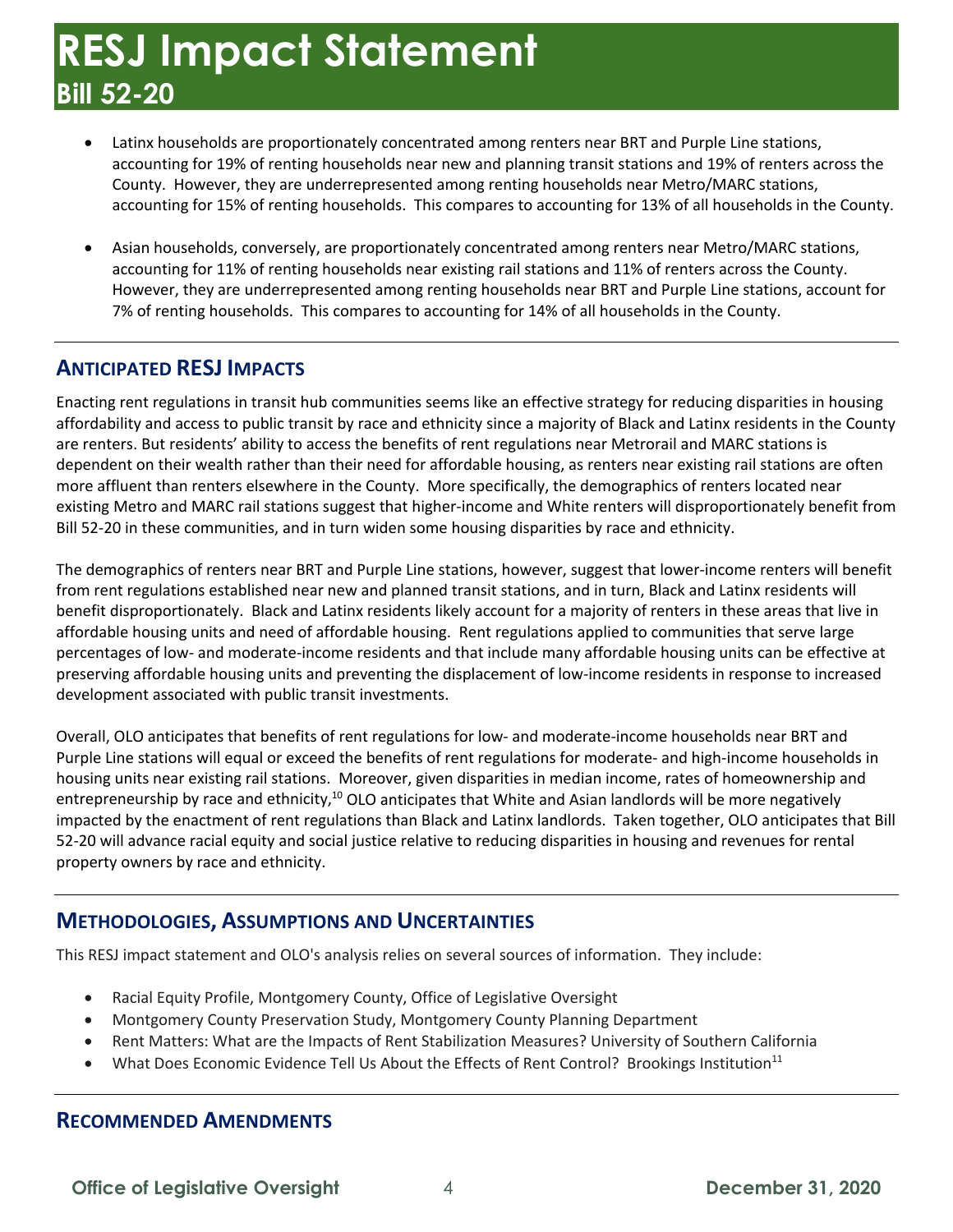Based on a review of the data and recommendations for preserving and expanding affordable housing in the County offered in the Montgomery County Preservation Study, this RESJ statement offers three considerations for recommended amendments to Bill 52-20 as follows:

- **Narrow the scope of Bill 52-20 to Bus Rapid Transit and Purple Line stations rather than all transit hubs**. Limiting Bill 52-20 scope to rentals within 1 mile of the Purple Line and a half a mile of BRT stations provides an account for a greater share of renter households near new and planned transit stations than renters near existing rail stations. The loss of affordable rentals near new and planned transit stations also likely poses a stations as the vast majority of those rentals are not affordable for low- and moderate-income households. opportunity to focus on preserving affordable housing for low- and moderate-income renters rather than stabilizing rents for low-, moderate- and high-income renters alike. Black, Latinx, and low-income renters greater risk of displacing Latinx, Black and low-income renters than the loss of affordable units near existing rail
- **Incorporate the Preservation Study's recommendations for enacting rent regulations as amendments to Bill 52-20.** The Montgomery County Preservation Study recognizes that rent regulations can be an effective tool at preserving rental affordability if their design provides sufficient income for property owners to maintain their properties and does not discourage new housing development or property maintenance. The study offers five recommendations for developing rent regulations that could be incorporated as amendments to Bill 52-20:
	- $\circ$  Assess the strength of the multifamily rental market to determine the viability of rent regulations by monitoring the number of new units that are being rented out annually; the number of new multifamily project starts; and stabilized property resale value that measures the velocity of existing property sales.
	- $\circ$  Target properties covered by rent regulations to those with the highest rates of rent increase and generally excluding new construction to not stymie new development.
	- $\circ$  Set rent increase cap to an amount that targets potential rent gouging without reducing investment. They note that caps in Oregon and California were set at 7 and 5 percent respectively and that a cap in Montgomery County should be based on the market strength of multifamily rentals locally.
	- make larger capital investments as required.  $\circ$  Create property investment exemptions that encourage property owners to upkeep their properties and
	- $\circ$  Cultivate rental housing market expectations among property owners that rent regulations with be enforced and remain consistent in the short-term so that owners will adjust their actions accordingly.
- **Consider additional Preservation Study policy recommendations as amendments to Bill 52-20.** In addition to affordable housing that can also be considered as potential recommended amendments to Bill 52-20. The table targeted rent regulations, the Preservation Study offers additional policy recommendations for preserving below summarizes these recommendations.

| <b>Policy Category</b>          | <b>Core Activities</b>                                                                  | <b>Key Recommendations</b>                                                                                                                             |  |  |  |  |
|---------------------------------|-----------------------------------------------------------------------------------------|--------------------------------------------------------------------------------------------------------------------------------------------------------|--|--|--|--|
| <b>Strategy and</b><br>Outreach | Analyze preservation needs and<br>opportunities, coordinate<br>efforts to achieve goals | Triage opportunities to preserve affordable housing<br>Ensure that preservation efforts promote and do not hinder<br>opportunities for new development |  |  |  |  |

#### **Summary of Montgomery Preservation Study Framework and Recommendations**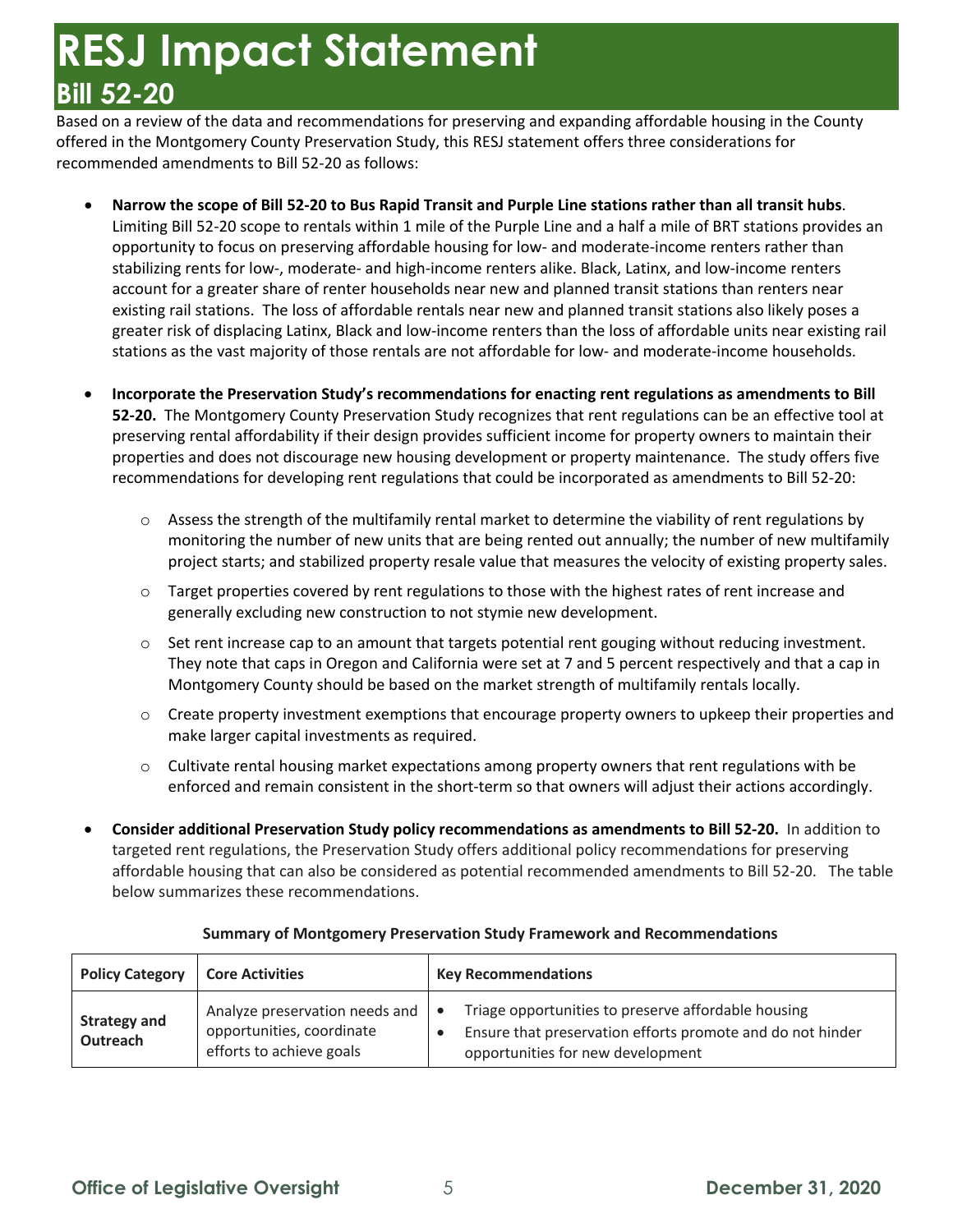| Land Use and<br><b>Planning</b>                          | Leverage rules governing or<br>guiding development to<br>incentivize or require<br>preservation of affordability<br>(e.g. MPDUs)                                           |  | Allow or incentivize directly preserving existing NOAH as an<br>alternative to MPDU compliance<br>Consider transfer of development rights program to preserve<br>existing affordability and continue to designate affordable<br>housing as a public benefit                                                                       |
|----------------------------------------------------------|----------------------------------------------------------------------------------------------------------------------------------------------------------------------------|--|-----------------------------------------------------------------------------------------------------------------------------------------------------------------------------------------------------------------------------------------------------------------------------------------------------------------------------------|
| <b>Tenants' Rights</b>                                   | Leverage rules on how stake-<br>holders participate in the<br>market to preserve affordability<br>(e.g. COVID-19 rent relief bill,<br>Right-of-First Refusal)              |  | Consider studying an expansion of rental stabilization after the<br>COVID-19 crisis that is carefully designed to ensure a "healthy<br>pipeline" of new development along with preservation of<br>residents at-risk, especially along the Purple Line expansion                                                                   |
| Capital<br><b>Financing</b>                              | Provide financial resources to<br>undertake preservation<br>interventions (e.g. Housing<br>Initiative Fund, HOC Multifamily<br>Mortgage Financing Program)                 |  | Explore opportunities to expand the HIF to increase the<br>affordable unit pipeline<br>Adjust HIF guidelines to align with new low-income housing tax<br>credit (LIHTC) income averaging regulations<br>Review allocation decisions to ensure that funding criteria<br>promotes preservation, particularly at lower income levels |
| <b>Operating</b><br>Subsidy and<br><b>Cost Reduction</b> | Offer incentives and resources<br>that make it financially feasible<br>for landlords to offer reduced<br>rents to lower-income tenants<br>(e.g. Payments-in-lieu-of taxes) |  | Expand utilization of rental agreements though the County's<br>payment-in-lieu-of taxes (PILOT) provisions<br>Evaluate previous reduced rent program for elderly tenants<br>and explore development of a preservation tax credit                                                                                                  |

#### **COMMUNITY ENGAGEMENT**

Using the OLO RESJ Legislative Review Tool,<sup>12</sup> OLO staffers Elaine Bonner-Tompkins and Theo Holt facilitated a RESJ Team Review with County government and community-based stakeholders to discuss the potential impacts of Bill 52-20 perspectives into the development of this RESJ impact statement was convened on December 17, 2020 and included: on communities of color and low-income residents. This RESJ Team Meeting designed to incorporate a broad set of

- Brandy Brooks, Racial Solutions, LLC and Montgomery County Renters Alliance
- Lisa Govoni, Housing Planning Coordinator, Montgomery County Planning Department
- Jane Lyons, Coalition for Smarter Growth
- Linda McMillan, Senior Legislative Analyst, Montgomery County Council
- Stephen Roblin, Performance Management and Data Analyst, OLO

#### **CAVEATS**

 Two caveats to this statement should be noted. First, estimating the impact of legislation on racial and social inequities in Montgomery County is a challenging, analytical endeavor due to data limitations, uncertainty, and other factors. in Montgomery County is a challenging, analytical endeavor due to data limitations, uncertainty, and other factors.<br>Second, this RESJ statement is intended to inform the legislative process rather than to determine whether should enact legislation. Thus, any conclusion made in this statement does not represent OLO's endorsement of, or objection to, the bill under consideration.

#### **CONTRIBUTIONS**

Dr. Elaine Bonner-Tompkins, OLO Senior Legislative Analyst, drafted this RESJ impact statement.